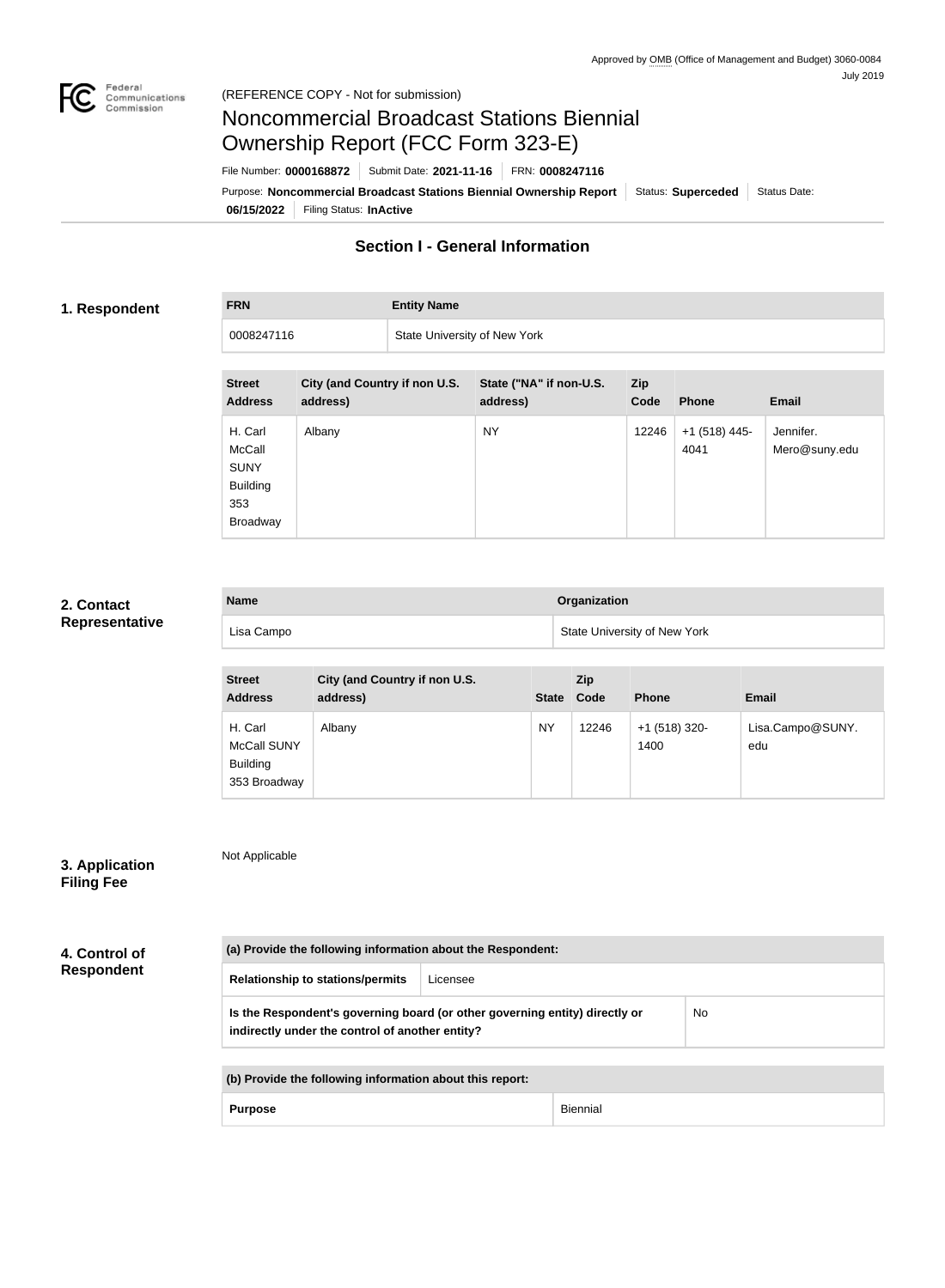**When filing a biennial ownership report or validating and resubmitting a prior biennial ownership report, this date must be Oct. 1 of the year in which this report is filed.**

# **5. Licensee(s) and Station(s)**

**Respondent is filing this report to cover the following Licensee(s) and station(s):**

| Licensee/Permittee Name      | <b>FRN</b> |
|------------------------------|------------|
| State University of New York | 0008247116 |

| Fac. ID No. | <b>Call Sign</b> | <b>City</b>        | <b>State</b> | <b>Service</b> |
|-------------|------------------|--------------------|--------------|----------------|
| 4302        | WCVF-FM          | <b>FREDONIA</b>    | <b>NY</b>    | <b>FM</b>      |
| 63105       | <b>WHRW</b>      | <b>BINGHAMTON</b>  | <b>NY</b>    | <b>FM</b>      |
| 63107       | <b>WAIH</b>      | <b>POTSDAM</b>     | <b>NY</b>    | <b>FM</b>      |
| 63108       | WRVJ             | <b>WATERTOWN</b>   | <b>NY</b>    | <b>FM</b>      |
| 63109       | <b>WONY</b>      | <b>ONEONTA</b>     | <b>NY</b>    | <b>FM</b>      |
| 63110       | <b>WUSB</b>      | <b>STONY BROOK</b> | <b>NY</b>    | <b>FM</b>      |
| 63111       | WSUC-FM          | CORTLAND           | <b>NY</b>    | <b>FM</b>      |
| 63115       | <b>WRVO</b>      | OSWEGO             | <b>NY</b>    | <b>FM</b>      |
| 63117       | <b>WBNY</b>      | <b>BUFFALO</b>     | <b>NY</b>    | <b>FM</b>      |
| 63118       | <b>WBSU</b>      | <b>BROCKPORT</b>   | <b>NY</b>    | <b>FM</b>      |
| 63122       | <b>WNYO</b>      | OSWEGO             | <b>NY</b>    | <b>FM</b>      |
| 63124       | WGSU             | <b>GENESEO</b>     | <b>NY</b>    | <b>FM</b>      |
| 63125       | <b>WCDB</b>      | <b>ALBANY</b>      | <b>NY</b>    | <b>FM</b>      |
| 63126       | <b>WFNP</b>      | <b>ROSENDALE</b>   | <b>NY</b>    | <b>FM</b>      |
| 63128       | <b>WQKE</b>      | <b>PLATTSBURGH</b> | <b>NY</b>    | <b>FM</b>      |
| 63129       | <b>WETD</b>      | <b>ALFRED</b>      | <b>NY</b>    | <b>FM</b>      |
| 63130       | <b>WRVN</b>      | <b>UTICA</b>       | <b>NY</b>    | <b>FM</b>      |
| 63131       | WRVD             | <b>SYRACUSE</b>    | <b>NY</b>    | <b>FM</b>      |
| 87460       | <b>WMVQ</b>      | <b>FENNER</b>      | <b>NY</b>    | <b>FM</b>      |
| 174526      | <b>WRVH</b>      | <b>CLAYTON</b>     | <b>NY</b>    | <b>FM</b>      |

# **Section II – Biennial Ownership Information**

**1. 47 C.F.R. Section 73.3613 Documents**

Licensee Respondents that hold authorizations for one or more full power television, AM, and/or FM stations should list all contracts and other instruments set forth in 47 C.F.R. Section 73.3613(a) through (c) for the facility or facilities listed on this report. If the agreement is a network affiliation agreement, check the appropriate box. Otherwise, select "Other." Non-Licensee Respondents should select "Not Applicable" in response to this question.

Not Applicable.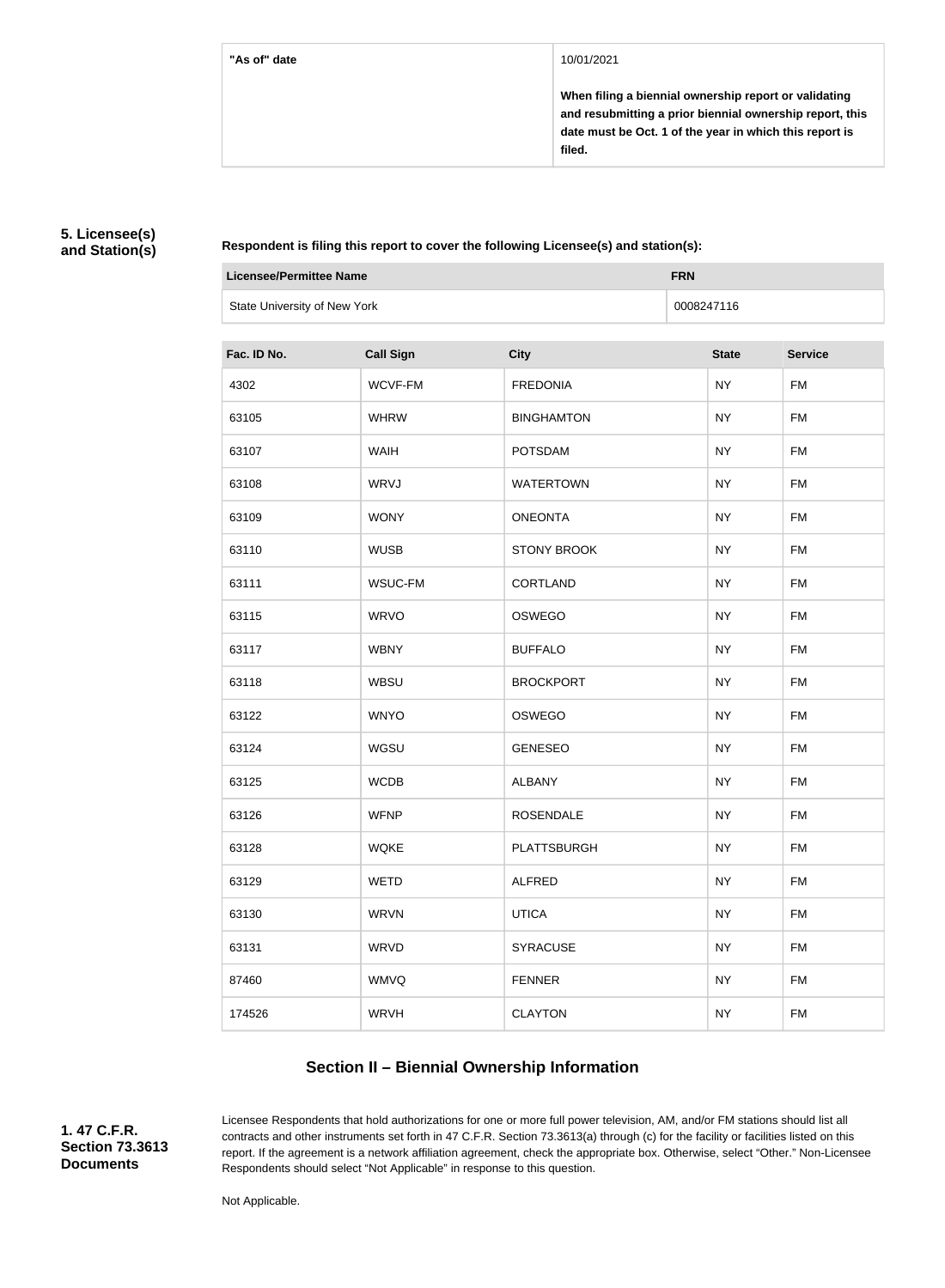**(a)** Ownership Interests. This Question requires Respondents to enter detailed information about ownership interests by generating a series of subforms. Answer each question on each subform. The first subform listing should be for the Respondent itself. If the Respondent is not a natural person, also list each of the officers, members of the governing board (or other governing entity), stockholders, and any other persons or entities with a direct attributable interest in the Respondent pursuant to the standards set forth in 47 C.F.R. Section 73.3555. (A "direct" interest is one that is not held through any intervening companies or entities.) List each interest holder with a direct attributable interest in the Respondent separately.

Leave the percentage of total assets (Equity Debt Plus) field blank for an interest holder unless that interest holder has an attributable interest in the Respondent solely on the basis of the Commission's Equity Debt Plus attribution standard, 47 C.F.R. Section 73.3555, Note 2(i).

In the case of vertical or indirect ownership structures, list only those interests in the Respondent that also represent an attributable interest in the Licensee(s) for which the report is being submitted.

Entities that are part of an organizational structure that includes holding companies or other forms of indirect ownership must file separate ownership reports. In such a structure do not report, or file a separate report for, any interest holder that does not have an attributable interest in the Licensee(s) for which the report is being submitted.

Please see the Instructions for further detail concerning interests that must be reported in response to this question.

The Respondent must provide an FCC Registration Number for each interest holder reported in response to this question. Please see the Instructions for detailed information and guidance concerning this requirement.

| <b>FRN</b>                                            | 0008247116                                                                                                                       |                              |  |  |
|-------------------------------------------------------|----------------------------------------------------------------------------------------------------------------------------------|------------------------------|--|--|
| <b>Entity Name</b>                                    | State University of New York                                                                                                     |                              |  |  |
| <b>Address</b>                                        | PO Box                                                                                                                           |                              |  |  |
|                                                       | <b>Street 1</b>                                                                                                                  | H. Carl McCall SUNY Building |  |  |
|                                                       | <b>Street 2</b>                                                                                                                  | 353 Broadway                 |  |  |
|                                                       | <b>City</b>                                                                                                                      | Albany                       |  |  |
|                                                       | State ("NA" if non-U.S.<br>address)                                                                                              | <b>NY</b>                    |  |  |
|                                                       | <b>Zip/Postal Code</b>                                                                                                           | 12246                        |  |  |
|                                                       | Country (if non-U.S.<br>address)                                                                                                 | <b>United States</b>         |  |  |
| <b>Listing Type</b>                                   | Respondent                                                                                                                       |                              |  |  |
| <b>Positional Interests</b><br>(check all that apply) | Respondent                                                                                                                       |                              |  |  |
| <b>Tribal Nation or Tribal</b><br><b>Entity</b>       | Interest holder is not a Tribal nation or Tribal entity                                                                          |                              |  |  |
| <b>Interest Percentages</b>                           | Voting                                                                                                                           | 0.0%                         |  |  |
| (enter percentage values<br>from 0.0 to 100.0)        | <b>Equity</b>                                                                                                                    | 0.0%                         |  |  |
|                                                       | <b>Total assets (Equity Debt</b><br>Plus)                                                                                        | 0.0%                         |  |  |
|                                                       | Does interest holder have an attributable interest in one or more broadcast stations<br>No<br>that do not appear on this report? |                              |  |  |

**Ownership Information**

| <b>FRN</b>     | 9990128043            |  |
|----------------|-----------------------|--|
| <b>Name</b>    | <b>Courtney Burke</b> |  |
| <b>Address</b> | PO Box                |  |
|                |                       |  |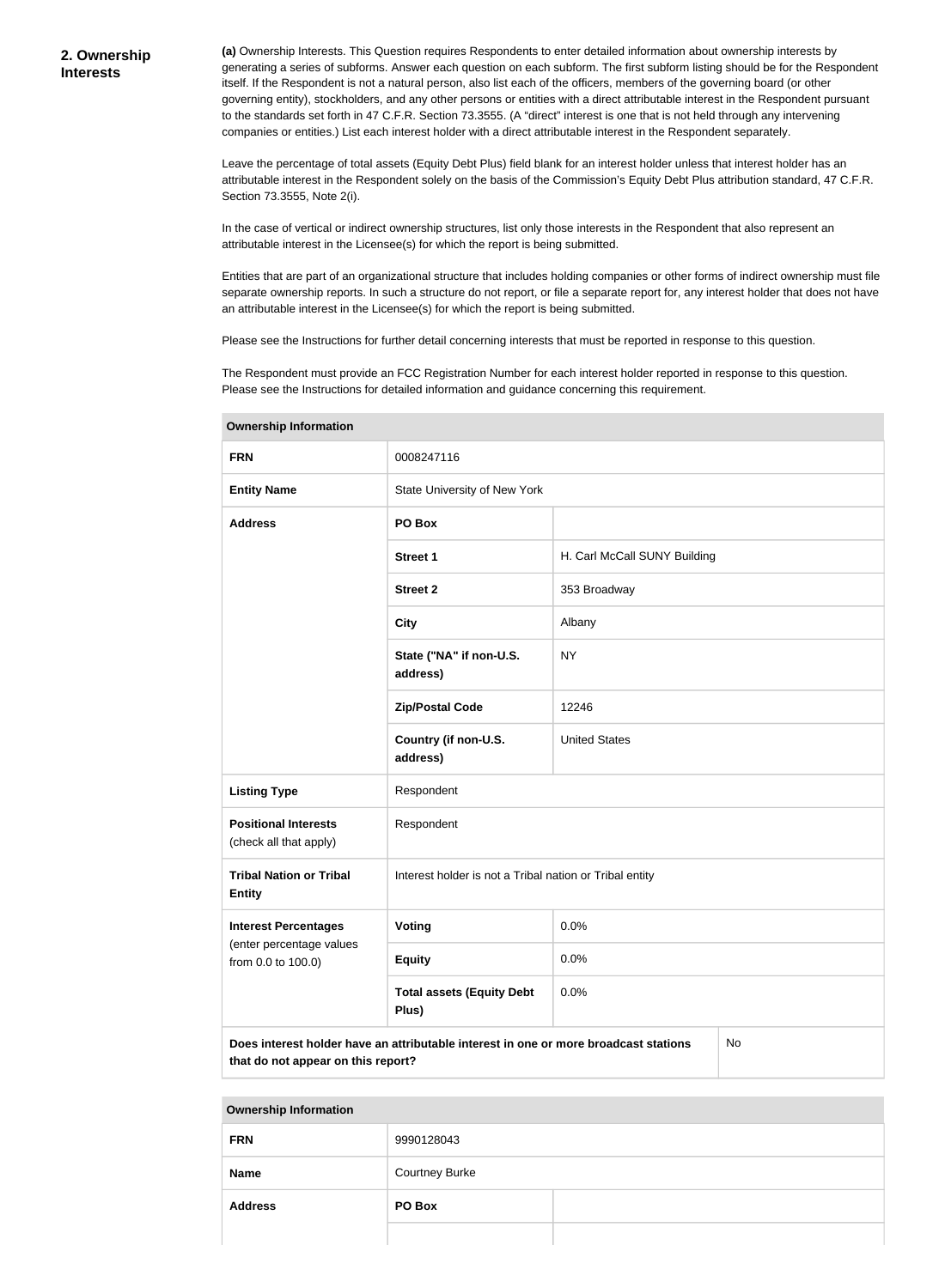|                                                           | Street 1                                                                             | <b>State University Plaza</b> |           |  |
|-----------------------------------------------------------|--------------------------------------------------------------------------------------|-------------------------------|-----------|--|
|                                                           | <b>Street 2</b>                                                                      | 353 Broadway                  |           |  |
|                                                           | <b>City</b>                                                                          | Albany                        |           |  |
|                                                           | State ("NA" if non-U.S.<br>address)                                                  | <b>NY</b>                     |           |  |
|                                                           | <b>Zip/Postal Code</b>                                                               | 12246                         |           |  |
|                                                           | Country (if non-U.S.<br>address)                                                     | <b>United States</b>          |           |  |
| <b>Listing Type</b>                                       | Other Interest Holder                                                                |                               |           |  |
| <b>Positional Interests</b><br>(check all that apply)     | Member of Governing Board (or other governing entity)                                |                               |           |  |
| <b>Principal Profession or</b><br><b>Occupation</b>       | <b>Chief Operating Officer</b>                                                       |                               |           |  |
| By Whom Appointed or<br><b>Elected</b>                    | Governor                                                                             |                               |           |  |
| Citizenship, Gender,                                      | <b>Citizenship</b>                                                                   | <b>US</b>                     |           |  |
| <b>Ethnicity, and Race</b><br><b>Information (Natural</b> | Gender                                                                               | Female                        |           |  |
| <b>Persons Only)</b>                                      | <b>Ethnicity</b>                                                                     | Not Hispanic or Latino        |           |  |
|                                                           | Race                                                                                 | White                         |           |  |
| <b>Interest Percentages</b>                               | Voting                                                                               | 0.0%                          |           |  |
| (enter percentage values<br>from 0.0 to 100.0)            | <b>Equity</b>                                                                        | 0.0%                          |           |  |
|                                                           | <b>Total assets (Equity Debt</b><br>Plus)                                            | 0.0%                          |           |  |
| that do not appear on this report?                        | Does interest holder have an attributable interest in one or more broadcast stations |                               | <b>No</b> |  |

| <b>FRN</b>                                            | 9990127998                                            |                               |
|-------------------------------------------------------|-------------------------------------------------------|-------------------------------|
| <b>Name</b>                                           | Joseph Belluck                                        |                               |
| <b>Address</b>                                        | PO Box                                                |                               |
|                                                       | <b>Street 1</b>                                       | <b>State University Plaza</b> |
|                                                       | <b>Street 2</b>                                       | 353 Broadway                  |
|                                                       | <b>City</b>                                           | Albany                        |
|                                                       | State ("NA" if non-U.S.<br>address)                   | <b>NY</b>                     |
|                                                       | <b>Zip/Postal Code</b>                                | 12246                         |
|                                                       | Country (if non-U.S.<br>address)                      | <b>United States</b>          |
| <b>Listing Type</b>                                   | Other Interest Holder                                 |                               |
| <b>Positional Interests</b><br>(check all that apply) | Member of Governing Board (or other governing entity) |                               |
|                                                       |                                                       |                               |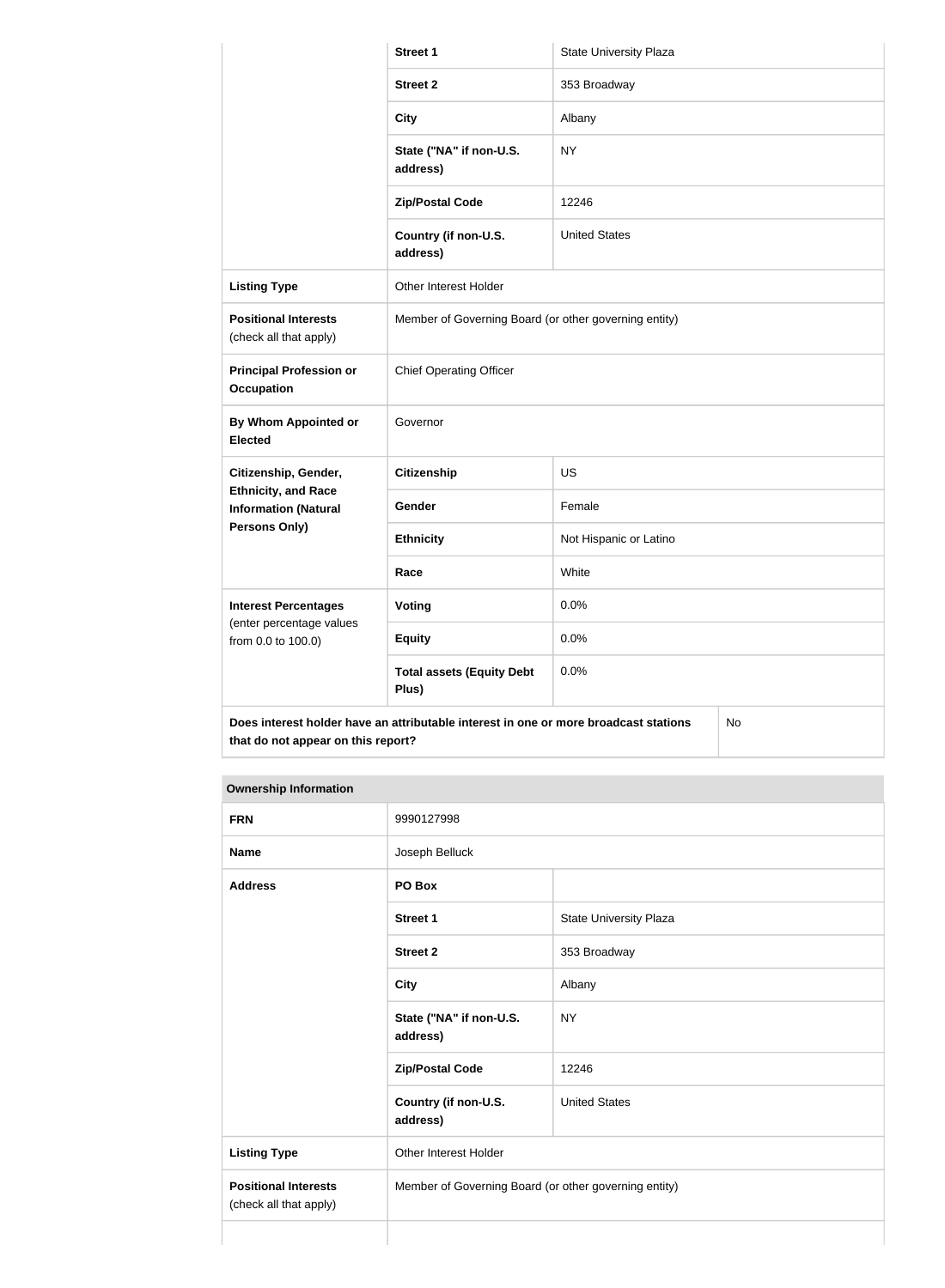| <b>Principal Profession or</b><br><b>Occupation</b>                                                | Attorney                                                                             |                        |  |
|----------------------------------------------------------------------------------------------------|--------------------------------------------------------------------------------------|------------------------|--|
| By Whom Appointed or<br><b>Elected</b>                                                             | Governor                                                                             |                        |  |
| Citizenship, Gender,<br><b>Ethnicity, and Race</b><br><b>Information (Natural</b><br>Persons Only) | <b>Citizenship</b>                                                                   | <b>US</b>              |  |
|                                                                                                    | Gender                                                                               | Male                   |  |
|                                                                                                    | <b>Ethnicity</b>                                                                     | Not Hispanic or Latino |  |
|                                                                                                    | Race                                                                                 | White                  |  |
| <b>Interest Percentages</b>                                                                        | <b>Voting</b>                                                                        | 0.0%                   |  |
| (enter percentage values<br>from 0.0 to 100.0)                                                     | <b>Equity</b>                                                                        | 0.0%                   |  |
|                                                                                                    | <b>Total assets (Equity Debt</b><br>Plus)                                            | 0.0%                   |  |
| that do not appear on this report?                                                                 | Does interest holder have an attributable interest in one or more broadcast stations | No                     |  |

| <b>FRN</b>                                                                    | 9990128182                                            |                               |
|-------------------------------------------------------------------------------|-------------------------------------------------------|-------------------------------|
| <b>Name</b>                                                                   | Eric Corngold                                         |                               |
| <b>Address</b>                                                                | PO Box                                                |                               |
|                                                                               | <b>Street 1</b>                                       | <b>State University Plaza</b> |
|                                                                               | <b>Street 2</b>                                       | 353 Broadway                  |
|                                                                               | <b>City</b>                                           | Albany                        |
|                                                                               | State ("NA" if non-U.S.<br>address)                   | <b>NY</b>                     |
|                                                                               | <b>Zip/Postal Code</b>                                | 12246                         |
|                                                                               | Country (if non-U.S.<br>address)                      | <b>United States</b>          |
| <b>Listing Type</b>                                                           | Other Interest Holder                                 |                               |
| <b>Positional Interests</b><br>(check all that apply)                         | Member of Governing Board (or other governing entity) |                               |
| <b>Principal Profession or</b><br><b>Occupation</b>                           | Attorney                                              |                               |
| By Whom Appointed or<br><b>Elected</b>                                        | Governor                                              |                               |
| Citizenship, Gender,                                                          | <b>Citizenship</b>                                    | US                            |
| <b>Ethnicity, and Race</b><br><b>Information (Natural</b>                     | Gender                                                | Male                          |
| <b>Persons Only)</b>                                                          | <b>Ethnicity</b>                                      | Not Hispanic or Latino        |
|                                                                               | Race                                                  | White                         |
| <b>Interest Percentages</b><br>(enter percentage values<br>from 0.0 to 100.0) | Voting                                                | 0.0%                          |
|                                                                               | <b>Equity</b>                                         | 0.0%                          |
|                                                                               | <b>Total assets (Equity Debt</b>                      | 0.0%                          |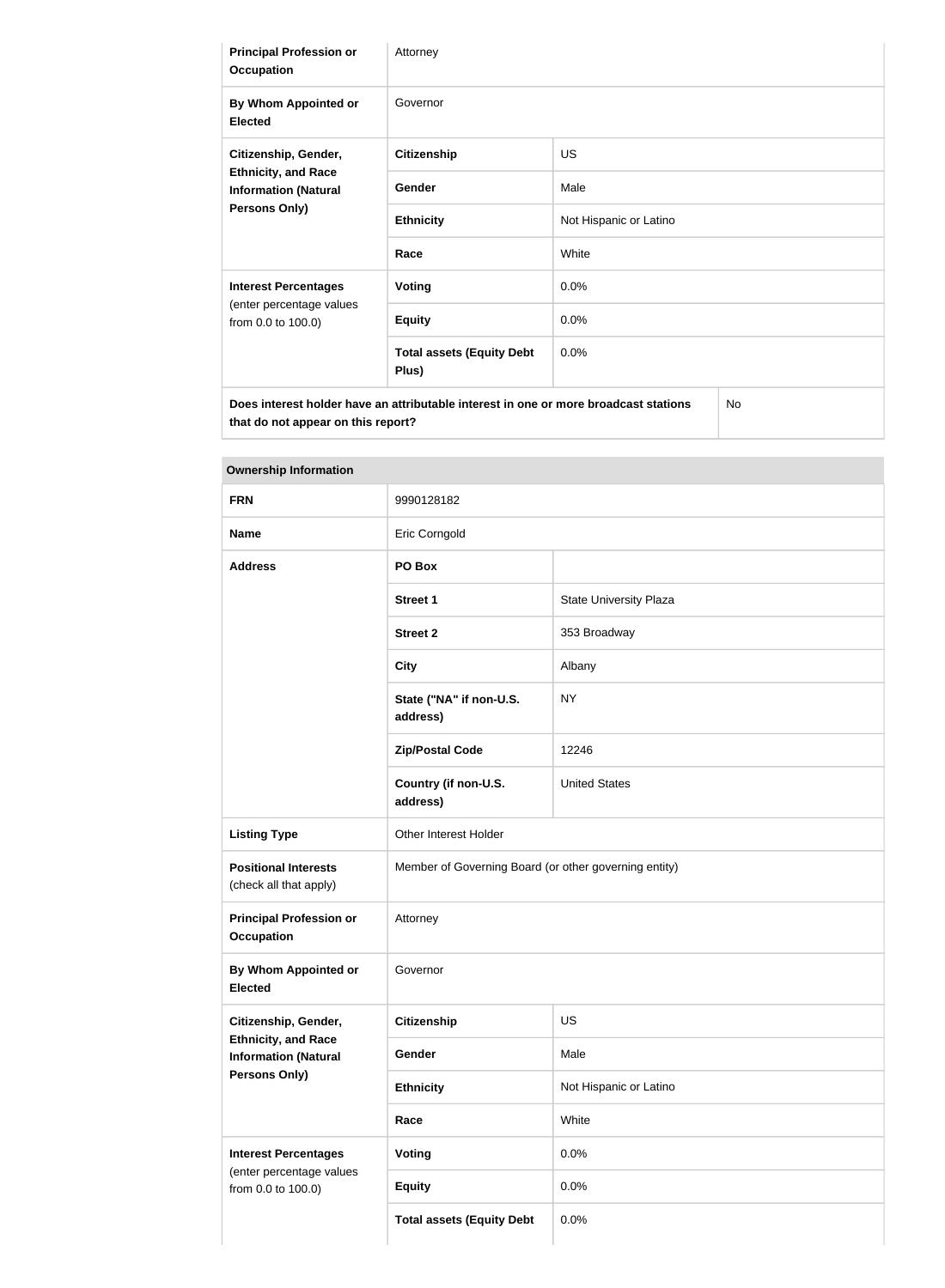**Does interest holder have an attributable interest in one or more broadcast stations that do not appear on this report?**

No

| <b>Ownership Information</b>                                                                                                     |                                                       |                               |  |  |
|----------------------------------------------------------------------------------------------------------------------------------|-------------------------------------------------------|-------------------------------|--|--|
| <b>FRN</b>                                                                                                                       | 9990128189                                            |                               |  |  |
| <b>Name</b>                                                                                                                      | <b>Richard Socarides</b>                              |                               |  |  |
| <b>Address</b>                                                                                                                   | PO Box                                                |                               |  |  |
|                                                                                                                                  | <b>Street 1</b>                                       | <b>State University Plaza</b> |  |  |
|                                                                                                                                  | <b>Street 2</b>                                       | 353 Broadway                  |  |  |
|                                                                                                                                  | <b>City</b>                                           | Albany                        |  |  |
|                                                                                                                                  | State ("NA" if non-U.S.<br>address)                   | <b>NY</b>                     |  |  |
|                                                                                                                                  | <b>Zip/Postal Code</b>                                | 12246                         |  |  |
|                                                                                                                                  | Country (if non-U.S.<br>address)                      | <b>United States</b>          |  |  |
| <b>Listing Type</b>                                                                                                              | Other Interest Holder                                 |                               |  |  |
| <b>Positional Interests</b><br>(check all that apply)                                                                            | Member of Governing Board (or other governing entity) |                               |  |  |
| <b>Principal Profession or</b><br><b>Occupation</b>                                                                              | Attorney                                              |                               |  |  |
| <b>By Whom Appointed or</b><br><b>Elected</b>                                                                                    | Governor                                              |                               |  |  |
| Citizenship, Gender,                                                                                                             | <b>Citizenship</b>                                    | <b>US</b>                     |  |  |
| <b>Ethnicity, and Race</b><br><b>Information (Natural</b>                                                                        | Gender                                                | Male                          |  |  |
| <b>Persons Only)</b>                                                                                                             | <b>Ethnicity</b>                                      | Not Hispanic or Latino        |  |  |
|                                                                                                                                  | Race                                                  | White                         |  |  |
| <b>Interest Percentages</b><br>(enter percentage values                                                                          | <b>Voting</b>                                         | 0.0%                          |  |  |
| from 0.0 to 100.0)                                                                                                               | <b>Equity</b>                                         | 0.0%                          |  |  |
|                                                                                                                                  | <b>Total assets (Equity Debt</b><br>Plus)             | 0.0%                          |  |  |
| Does interest holder have an attributable interest in one or more broadcast stations<br>No<br>that do not appear on this report? |                                                       |                               |  |  |

| <b>FRN</b>     | 9990128186          |                               |
|----------------|---------------------|-------------------------------|
| <b>Name</b>    | <b>Edward Spiro</b> |                               |
| <b>Address</b> | PO Box              |                               |
|                | <b>Street 1</b>     | <b>State University Plaza</b> |
|                | <b>Street 2</b>     | 353 Broadway                  |
|                | <b>City</b>         | Albany                        |
|                |                     |                               |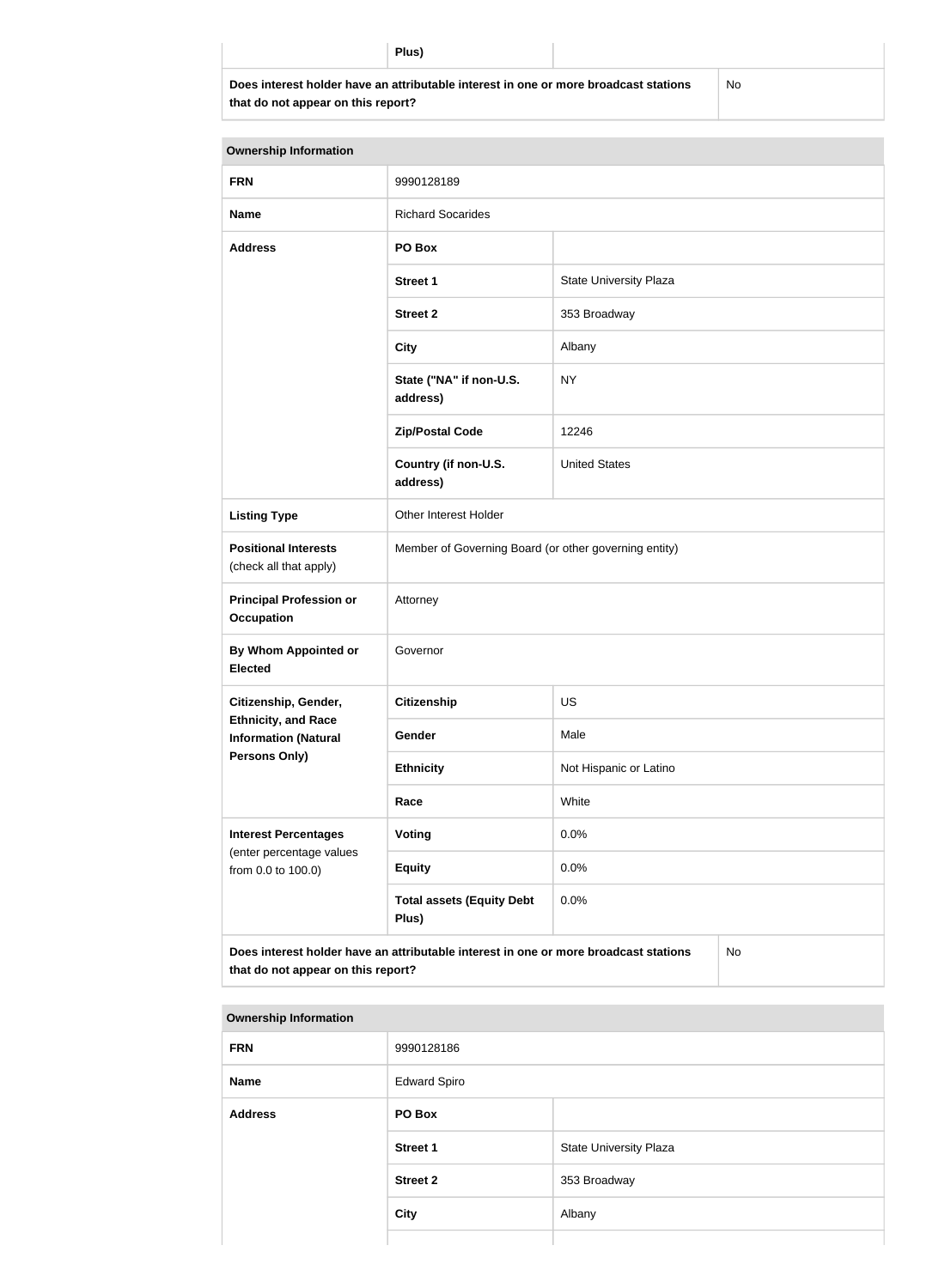|                                                           | State ("NA" if non-U.S.<br>address)                                                  | <b>NY</b>              |  |
|-----------------------------------------------------------|--------------------------------------------------------------------------------------|------------------------|--|
|                                                           | <b>Zip/Postal Code</b>                                                               | 12246                  |  |
|                                                           | Country (if non-U.S.<br>address)                                                     | <b>United States</b>   |  |
| <b>Listing Type</b>                                       | Other Interest Holder                                                                |                        |  |
| <b>Positional Interests</b><br>(check all that apply)     | Member of Governing Board (or other governing entity)                                |                        |  |
| <b>Principal Profession or</b><br><b>Occupation</b>       | Attorney                                                                             |                        |  |
| <b>By Whom Appointed or</b><br><b>Elected</b>             | Governor                                                                             |                        |  |
| Citizenship, Gender,                                      | <b>Citizenship</b>                                                                   | <b>US</b>              |  |
| <b>Ethnicity, and Race</b><br><b>Information (Natural</b> | Gender                                                                               | Male                   |  |
| <b>Persons Only)</b>                                      | <b>Ethnicity</b>                                                                     | Not Hispanic or Latino |  |
|                                                           | Race                                                                                 | White                  |  |
| <b>Interest Percentages</b>                               | Voting                                                                               | 0.0%                   |  |
| (enter percentage values<br>from 0.0 to 100.0)            | <b>Equity</b>                                                                        | 0.0%                   |  |
|                                                           | <b>Total assets (Equity Debt</b><br>Plus)                                            | 0.0%                   |  |
| that do not appear on this report?                        | Does interest holder have an attributable interest in one or more broadcast stations | No                     |  |

| <b>FRN</b>                                            | 9990128180                                            |                        |
|-------------------------------------------------------|-------------------------------------------------------|------------------------|
| <b>Name</b>                                           | Cary F. Staller                                       |                        |
| <b>Address</b>                                        | PO Box                                                |                        |
|                                                       | Street 1                                              | State University Plaza |
|                                                       | <b>Street 2</b>                                       | 353 Broadway           |
|                                                       | <b>City</b>                                           | Albany                 |
|                                                       | State ("NA" if non-U.S.<br>address)                   | <b>NY</b>              |
|                                                       | <b>Zip/Postal Code</b>                                | 12246                  |
|                                                       | Country (if non-U.S.<br>address)                      | <b>United States</b>   |
| <b>Listing Type</b>                                   | Other Interest Holder                                 |                        |
| <b>Positional Interests</b><br>(check all that apply) | Member of Governing Board (or other governing entity) |                        |
| <b>Principal Profession or</b><br><b>Occupation</b>   | <b>Real Estate</b>                                    |                        |
| <b>By Whom Appointed or</b><br><b>Elected</b>         | Governor                                              |                        |
|                                                       |                                                       |                        |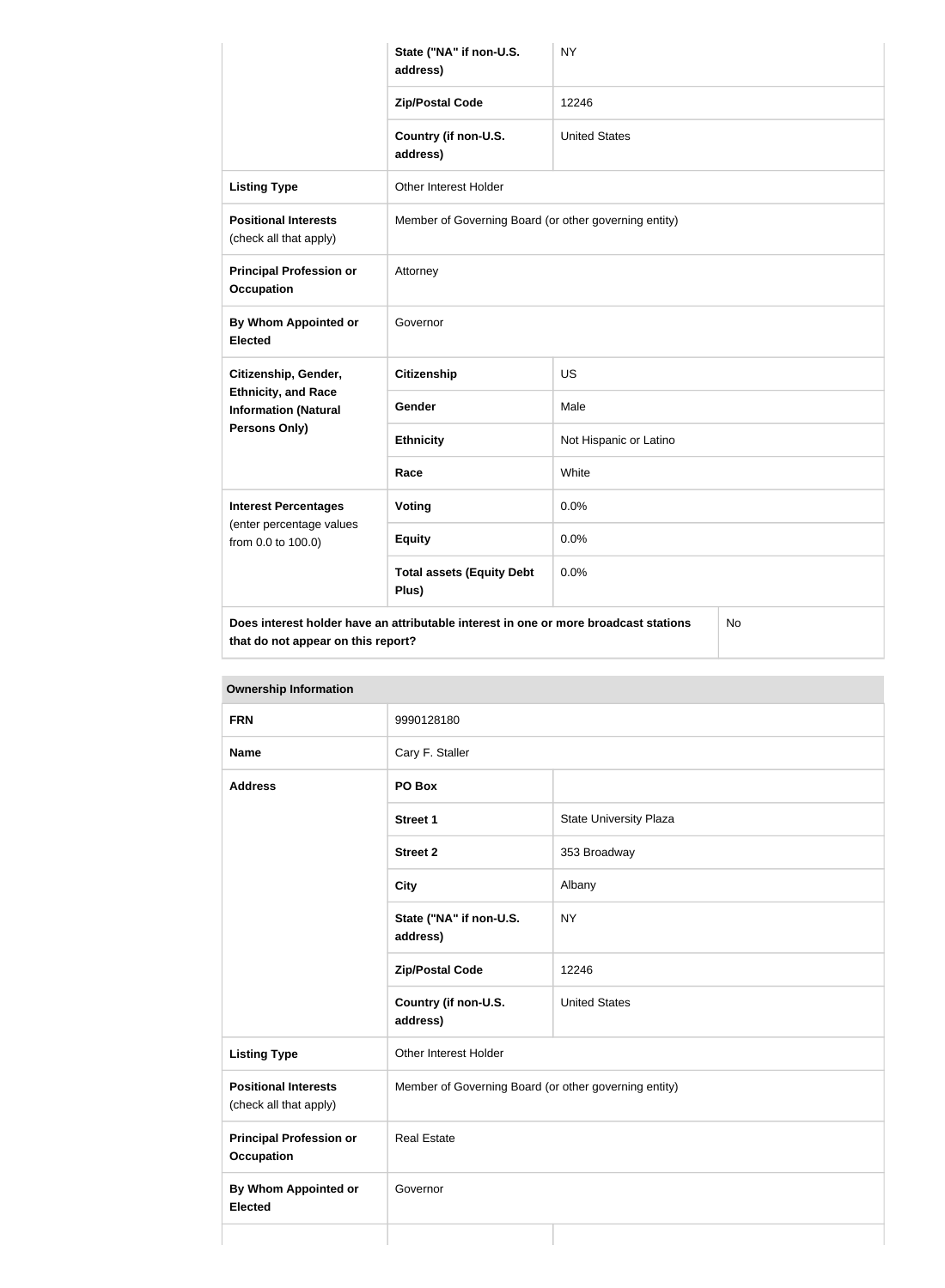| Citizenship, Gender,<br><b>Ethnicity, and Race</b><br><b>Information (Natural</b><br><b>Persons Only)</b> | <b>Citizenship</b>                        | <b>US</b>              |    |
|-----------------------------------------------------------------------------------------------------------|-------------------------------------------|------------------------|----|
|                                                                                                           | Gender                                    | Male                   |    |
|                                                                                                           | <b>Ethnicity</b>                          | Not Hispanic or Latino |    |
|                                                                                                           | Race                                      | White                  |    |
| <b>Interest Percentages</b><br>(enter percentage values<br>from 0.0 to 100.0)                             | Voting                                    | $0.0\%$                |    |
|                                                                                                           | <b>Equity</b>                             | $0.0\%$                |    |
|                                                                                                           | <b>Total assets (Equity Debt</b><br>Plus) | $0.0\%$                |    |
| Does interest holder have an attributable interest in one or more broadcast stations                      |                                           |                        | No |

**that do not appear on this report?**

| <b>FRN</b>                                                                                                                       | 9990128030                                            |                               |  |
|----------------------------------------------------------------------------------------------------------------------------------|-------------------------------------------------------|-------------------------------|--|
| <b>Name</b>                                                                                                                      | Merryl Tisch                                          |                               |  |
| <b>Address</b>                                                                                                                   | PO Box                                                |                               |  |
|                                                                                                                                  | <b>Street 1</b>                                       | <b>State University Plaza</b> |  |
|                                                                                                                                  | <b>Street 2</b>                                       | 353 Broadway                  |  |
|                                                                                                                                  | <b>City</b>                                           | Albany                        |  |
|                                                                                                                                  | State ("NA" if non-U.S.<br>address)                   | <b>NY</b>                     |  |
|                                                                                                                                  | <b>Zip/Postal Code</b>                                | 12246                         |  |
|                                                                                                                                  | Country (if non-U.S.<br>address)                      | <b>United States</b>          |  |
| <b>Listing Type</b>                                                                                                              | Other Interest Holder                                 |                               |  |
| <b>Positional Interests</b><br>(check all that apply)                                                                            | Member of Governing Board (or other governing entity) |                               |  |
| <b>Principal Profession or</b><br><b>Occupation</b>                                                                              | <b>Chancellor Emeritus</b>                            |                               |  |
| <b>By Whom Appointed or</b><br><b>Elected</b>                                                                                    | Governor                                              |                               |  |
| Citizenship, Gender,                                                                                                             | <b>Citizenship</b>                                    | US                            |  |
| <b>Ethnicity, and Race</b><br><b>Information (Natural</b>                                                                        | Gender                                                | Female                        |  |
| Persons Only)                                                                                                                    | <b>Ethnicity</b>                                      | Not Hispanic or Latino        |  |
|                                                                                                                                  | Race                                                  | White                         |  |
| <b>Interest Percentages</b>                                                                                                      | <b>Voting</b>                                         | 0.0%                          |  |
| (enter percentage values<br>from 0.0 to 100.0)                                                                                   | <b>Equity</b>                                         | 0.0%                          |  |
|                                                                                                                                  | <b>Total assets (Equity Debt</b><br>Plus)             | 0.0%                          |  |
| Does interest holder have an attributable interest in one or more broadcast stations<br>No<br>that do not appear on this report? |                                                       |                               |  |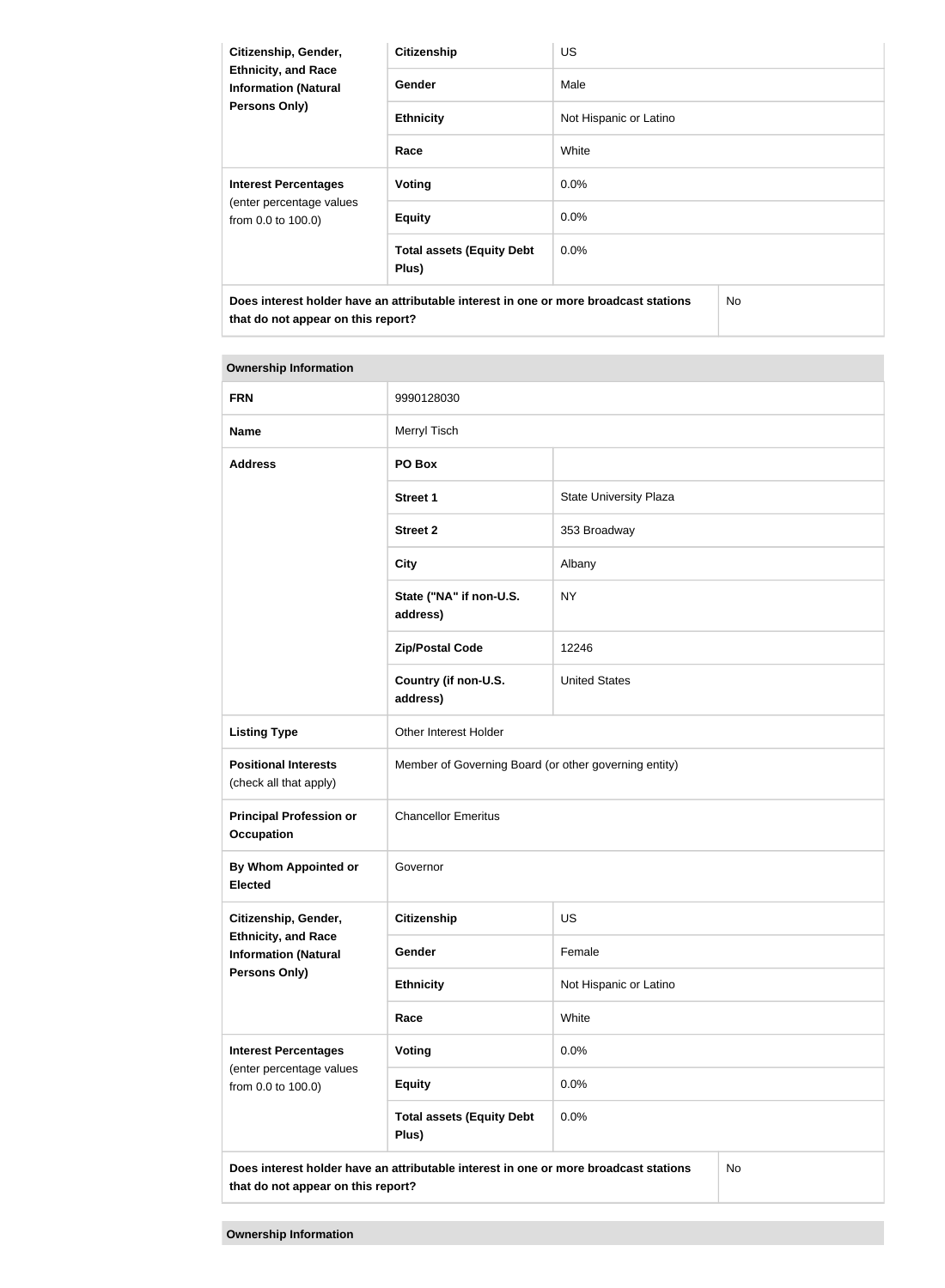| <b>FRN</b>                                                | 9990128196                                                                           |                        |  |
|-----------------------------------------------------------|--------------------------------------------------------------------------------------|------------------------|--|
| <b>Name</b>                                               | <b>Robert Duffy</b>                                                                  |                        |  |
| <b>Address</b>                                            | PO Box                                                                               |                        |  |
|                                                           | <b>Street 1</b>                                                                      | 353 Broadway           |  |
|                                                           | <b>Street 2</b>                                                                      |                        |  |
|                                                           | <b>City</b>                                                                          | Albany                 |  |
|                                                           | State ("NA" if non-U.S.<br>address)                                                  | <b>NY</b>              |  |
|                                                           | <b>Zip/Postal Code</b>                                                               | 12246                  |  |
|                                                           | Country (if non-U.S.<br>address)                                                     | <b>United States</b>   |  |
| <b>Listing Type</b>                                       | Other Interest Holder                                                                |                        |  |
| <b>Positional Interests</b><br>(check all that apply)     | Member of Governing Board (or other governing entity)                                |                        |  |
| <b>Principal Profession or</b><br><b>Occupation</b>       | President and CEO                                                                    |                        |  |
| <b>By Whom Appointed or</b><br><b>Elected</b>             | Governor                                                                             |                        |  |
| Citizenship, Gender,                                      | Citizenship                                                                          | US                     |  |
| <b>Ethnicity, and Race</b><br><b>Information (Natural</b> | Gender                                                                               | Male                   |  |
| <b>Persons Only)</b>                                      | <b>Ethnicity</b>                                                                     | Not Hispanic or Latino |  |
|                                                           | Race                                                                                 | White                  |  |
| <b>Interest Percentages</b>                               | Voting                                                                               | 0.0%                   |  |
| (enter percentage values<br>from 0.0 to 100.0)            | <b>Equity</b>                                                                        | 0.0%                   |  |
|                                                           | <b>Total assets (Equity Debt</b><br>Plus)                                            | 0.0%                   |  |
| that do not appear on this report?                        | Does interest holder have an attributable interest in one or more broadcast stations | No                     |  |

| <b>FRN</b>     | 9990128045                          |                      |
|----------------|-------------------------------------|----------------------|
| <b>Name</b>    | Eunice Lewin                        |                      |
| <b>Address</b> | PO Box                              |                      |
|                | Street 1                            | 353 Broadway         |
|                | <b>Street 2</b>                     |                      |
|                | City                                | Albany               |
|                | State ("NA" if non-U.S.<br>address) | <b>NY</b>            |
|                | <b>Zip/Postal Code</b>              | 12246                |
|                | Country (if non-U.S.<br>address)    | <b>United States</b> |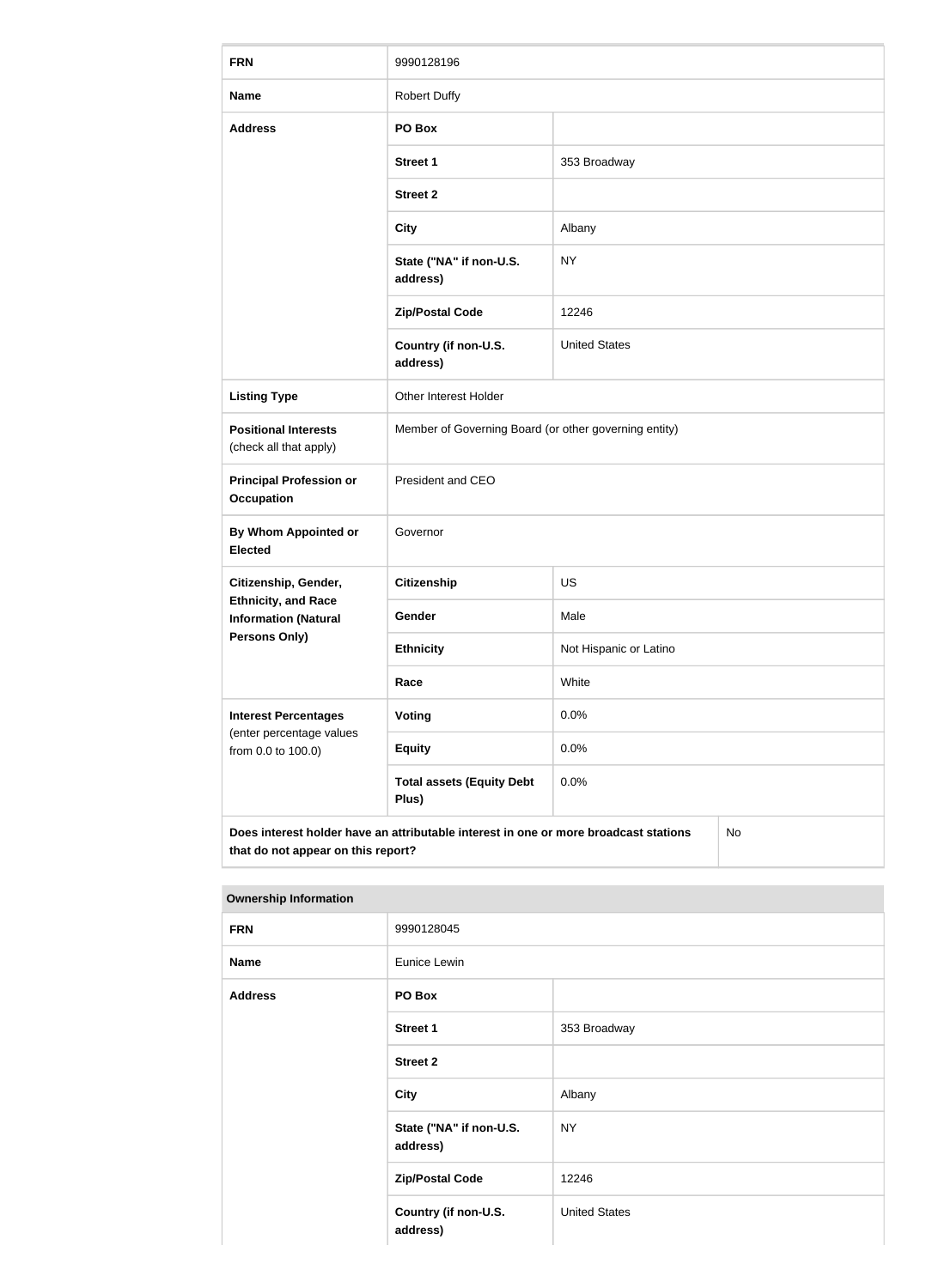| <b>Listing Type</b>                                                                                                              | Other Interest Holder                                 |                                  |  |
|----------------------------------------------------------------------------------------------------------------------------------|-------------------------------------------------------|----------------------------------|--|
| <b>Positional Interests</b><br>(check all that apply)                                                                            | Member of Governing Board (or other governing entity) |                                  |  |
| <b>Principal Profession or</b><br><b>Occupation</b>                                                                              | <b>Board Member</b>                                   |                                  |  |
| By Whom Appointed or<br><b>Elected</b>                                                                                           | Governor                                              |                                  |  |
| Citizenship, Gender,                                                                                                             | <b>Citizenship</b>                                    | US                               |  |
| <b>Ethnicity, and Race</b><br><b>Information (Natural</b>                                                                        | Gender                                                | Female                           |  |
| Persons Only)                                                                                                                    | <b>Ethnicity</b>                                      | Hispanic or Latino               |  |
|                                                                                                                                  | Race                                                  | <b>Black or African American</b> |  |
| <b>Interest Percentages</b>                                                                                                      | Voting                                                | 0.0%                             |  |
| (enter percentage values<br>from 0.0 to 100.0)                                                                                   | <b>Equity</b>                                         | 0.0%                             |  |
|                                                                                                                                  | <b>Total assets (Equity Debt</b><br>Plus)             | 0.0%                             |  |
| Does interest holder have an attributable interest in one or more broadcast stations<br>No<br>that do not appear on this report? |                                                       |                                  |  |

| <b>FRN</b>                                                                        | 9990140874                                            |                                  |
|-----------------------------------------------------------------------------------|-------------------------------------------------------|----------------------------------|
| <b>Name</b>                                                                       | <b>Cesar Perales</b>                                  |                                  |
| <b>Address</b>                                                                    | PO Box                                                |                                  |
|                                                                                   | <b>Street 1</b>                                       | 353 Broadway                     |
|                                                                                   | <b>Street 2</b>                                       |                                  |
|                                                                                   | <b>City</b>                                           | Albany                           |
|                                                                                   | State ("NA" if non-U.S.<br>address)                   | <b>NY</b>                        |
|                                                                                   | <b>Zip/Postal Code</b>                                | 12246                            |
|                                                                                   | Country (if non-U.S.<br>address)                      | <b>United States</b>             |
| <b>Listing Type</b>                                                               | Other Interest Holder                                 |                                  |
| <b>Positional Interests</b><br>(check all that apply)                             | Member of Governing Board (or other governing entity) |                                  |
| <b>Principal Profession or</b><br><b>Occupation</b>                               | Retiree                                               |                                  |
| By Whom Appointed or<br><b>Elected</b>                                            | Governor                                              |                                  |
| Citizenship, Gender,                                                              | Citizenship                                           | US                               |
| <b>Ethnicity, and Race</b><br><b>Information (Natural</b><br><b>Persons Only)</b> | Gender                                                | Male                             |
|                                                                                   | <b>Ethnicity</b>                                      | Hispanic or Latino               |
|                                                                                   | Race                                                  | <b>Black or African American</b> |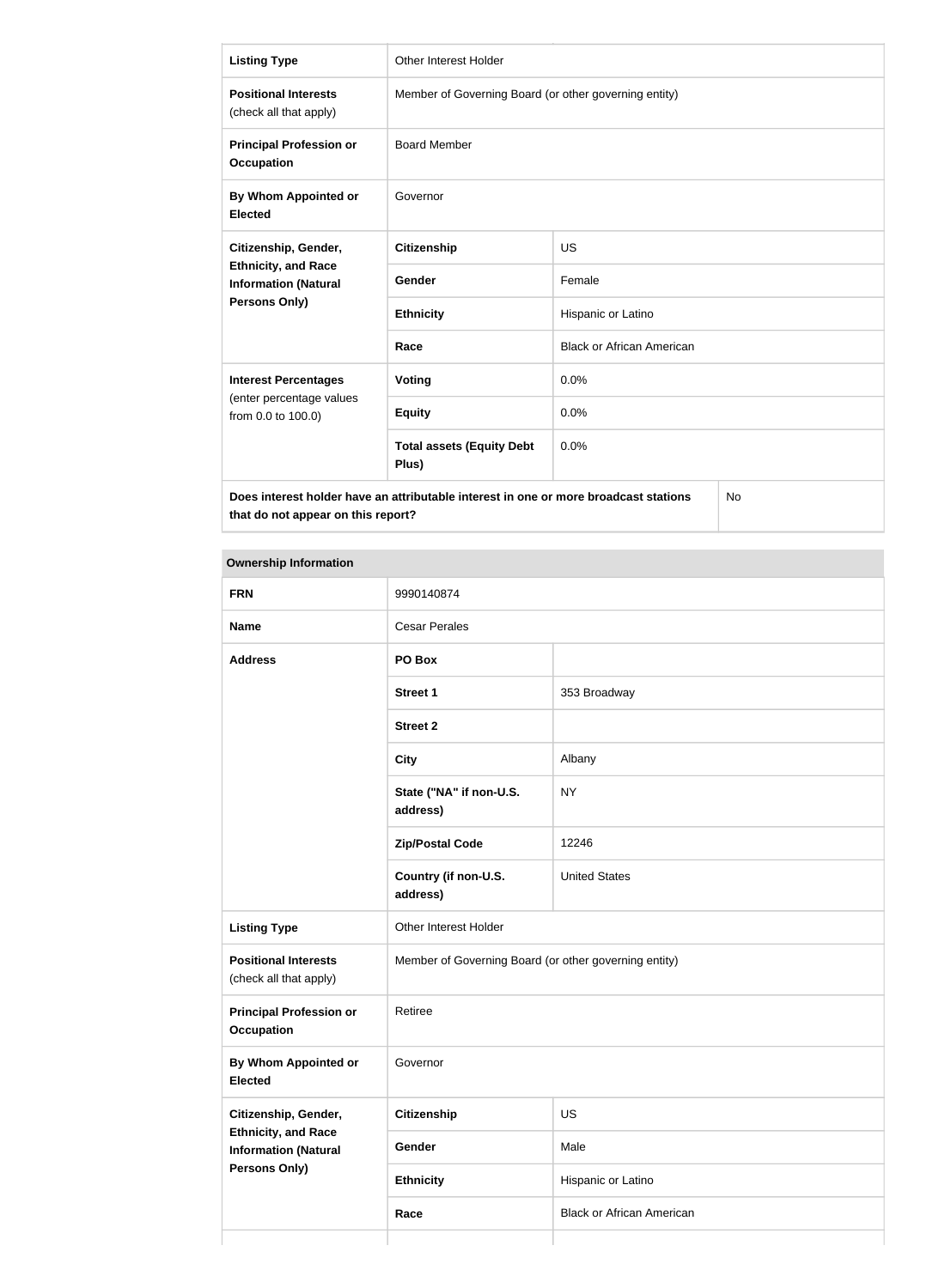| <b>Interest Percentages</b><br>(enter percentage values<br>from 0.0 to 100.0)              | Voting                                    | $0.0\%$ |  |
|--------------------------------------------------------------------------------------------|-------------------------------------------|---------|--|
|                                                                                            | <b>Equity</b>                             | $0.0\%$ |  |
|                                                                                            | <b>Total assets (Equity Debt</b><br>Plus) | $0.0\%$ |  |
| Does interest holder have an attributable interest in one or more broadcast stations<br>No |                                           |         |  |

**that do not appear on this report?**

| <b>Ownership Information</b>                                                               |                                                       |                              |  |
|--------------------------------------------------------------------------------------------|-------------------------------------------------------|------------------------------|--|
| <b>FRN</b>                                                                                 | 9990143956                                            |                              |  |
| <b>Name</b>                                                                                | Camille Joseph Varlack                                |                              |  |
| <b>Address</b>                                                                             | PO Box                                                |                              |  |
|                                                                                            | <b>Street 1</b>                                       | H. Carl McCall SUNY Building |  |
|                                                                                            | <b>Street 2</b>                                       |                              |  |
|                                                                                            | <b>City</b>                                           | Albany                       |  |
|                                                                                            | State ("NA" if non-U.S.<br>address)                   | <b>NY</b>                    |  |
|                                                                                            | <b>Zip/Postal Code</b>                                | 12246                        |  |
|                                                                                            | Country (if non-U.S.<br>address)                      | <b>United States</b>         |  |
| <b>Listing Type</b>                                                                        | Other Interest Holder                                 |                              |  |
| <b>Positional Interests</b><br>(check all that apply)                                      | Member of Governing Board (or other governing entity) |                              |  |
| <b>Principal Profession or</b><br><b>Occupation</b>                                        | Partner and Chief Executive Officer                   |                              |  |
| By Whom Appointed or<br><b>Elected</b>                                                     | Governor                                              |                              |  |
| Citizenship, Gender,                                                                       | <b>Citizenship</b>                                    | <b>US</b>                    |  |
| <b>Ethnicity, and Race</b><br><b>Information (Natural</b>                                  | Gender                                                | Female                       |  |
| Persons Only)                                                                              | <b>Ethnicity</b>                                      | Not Hispanic or Latino       |  |
|                                                                                            | Race                                                  | White                        |  |
| <b>Interest Percentages</b>                                                                | <b>Voting</b>                                         | 0.0%                         |  |
| (enter percentage values<br>from 0.0 to 100.0)                                             | <b>Equity</b>                                         | 0.0%                         |  |
|                                                                                            | <b>Total assets (Equity Debt</b><br>Plus)             |                              |  |
| Does interest holder have an attributable interest in one or more broadcast stations<br>No |                                                       |                              |  |

**Does interest holder have an attributable interest in one or more broadcast stations that do not appear on this report?**

| <b>Ownership Information</b> |                      |                              |
|------------------------------|----------------------|------------------------------|
| <b>FRN</b>                   | 9990143959           |                              |
| <b>Name</b>                  | <b>Christy Woods</b> |                              |
| <b>Address</b>               | PO Box               |                              |
|                              | <b>Street 1</b>      | H. Carl McCall SUNY Building |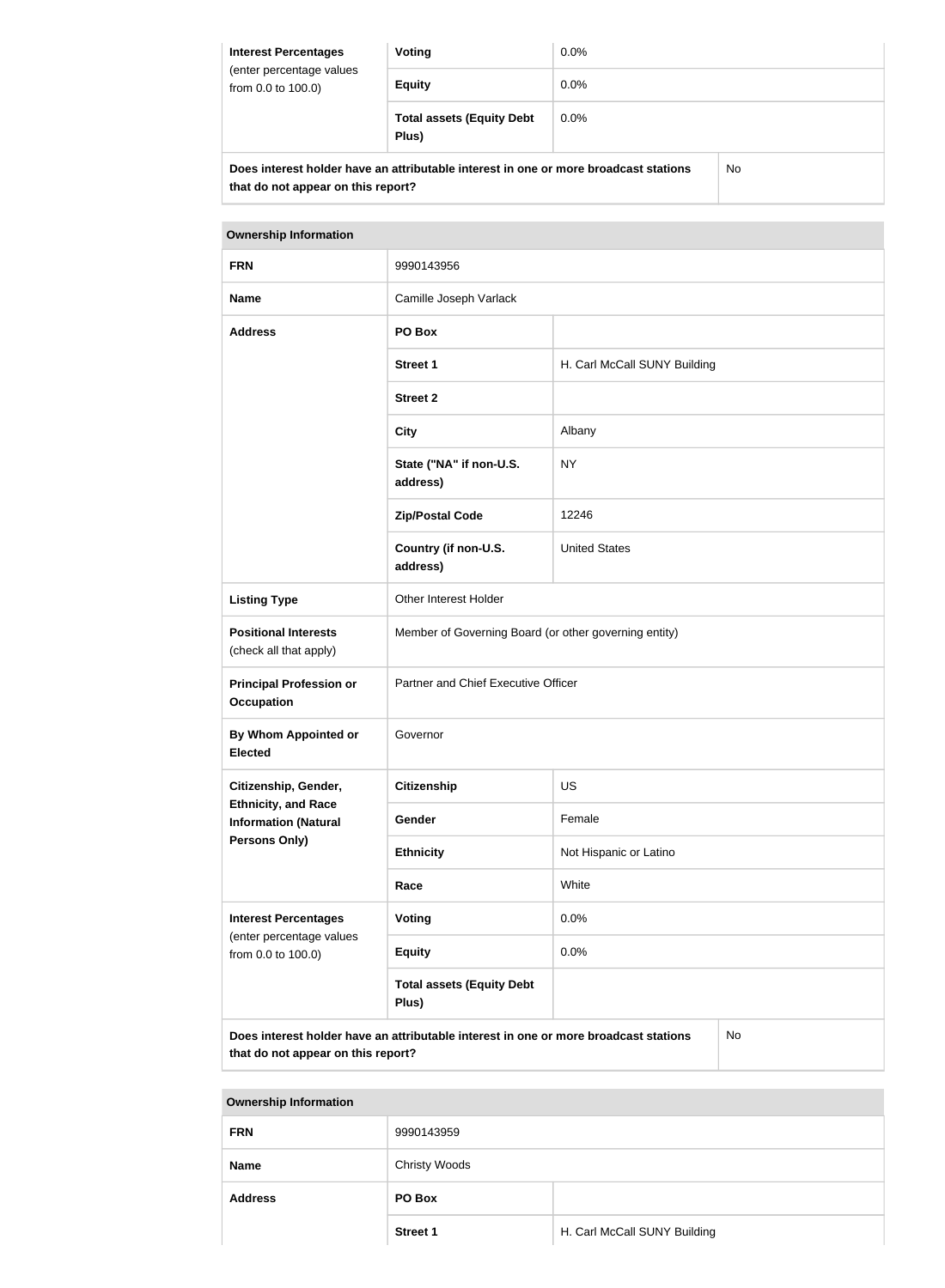|                                                                                                                                  | <b>Street 2</b>                                       |                        |  |
|----------------------------------------------------------------------------------------------------------------------------------|-------------------------------------------------------|------------------------|--|
|                                                                                                                                  | <b>City</b>                                           | Albany                 |  |
|                                                                                                                                  | State ("NA" if non-U.S.<br>address)                   | <b>NY</b>              |  |
|                                                                                                                                  | <b>Zip/Postal Code</b>                                | 12246                  |  |
|                                                                                                                                  | Country (if non-U.S.<br>address)                      | <b>United States</b>   |  |
| <b>Listing Type</b>                                                                                                              | Other Interest Holder                                 |                        |  |
| <b>Positional Interests</b><br>(check all that apply)                                                                            | Member of Governing Board (or other governing entity) |                        |  |
| <b>Principal Profession or</b><br><b>Occupation</b>                                                                              | Professor                                             |                        |  |
| By Whom Appointed or<br><b>Elected</b>                                                                                           | Governor                                              |                        |  |
| Citizenship, Gender,                                                                                                             | <b>Citizenship</b>                                    | <b>US</b>              |  |
| <b>Ethnicity, and Race</b><br><b>Information (Natural</b>                                                                        | Gender                                                | Female                 |  |
| Persons Only)                                                                                                                    | <b>Ethnicity</b>                                      | Not Hispanic or Latino |  |
|                                                                                                                                  | Race                                                  | White                  |  |
| <b>Interest Percentages</b>                                                                                                      | Voting                                                | 0.0%                   |  |
| (enter percentage values<br>from 0.0 to 100.0)                                                                                   | <b>Equity</b>                                         | 0.0%                   |  |
|                                                                                                                                  | <b>Total assets (Equity Debt</b><br>Plus)             |                        |  |
| Does interest holder have an attributable interest in one or more broadcast stations<br>No<br>that do not appear on this report? |                                                       |                        |  |

| <b>FRN</b>                                            | 9990143960                                            |                              |
|-------------------------------------------------------|-------------------------------------------------------|------------------------------|
| <b>Name</b>                                           | <b>Stanley Litow</b>                                  |                              |
| <b>Address</b>                                        | PO Box                                                |                              |
|                                                       | Street 1                                              | H. Carl McCall SUNY Building |
|                                                       | <b>Street 2</b>                                       |                              |
|                                                       | <b>City</b>                                           | Albany                       |
|                                                       | State ("NA" if non-U.S.<br>address)                   | <b>NY</b>                    |
|                                                       | <b>Zip/Postal Code</b>                                | 12246                        |
|                                                       | Country (if non-U.S.<br>address)                      | <b>United States</b>         |
| <b>Listing Type</b>                                   | Other Interest Holder                                 |                              |
| <b>Positional Interests</b><br>(check all that apply) | Member of Governing Board (or other governing entity) |                              |
| <b>Principal Profession or</b><br><b>Occupation</b>   | <b>Board Member</b>                                   |                              |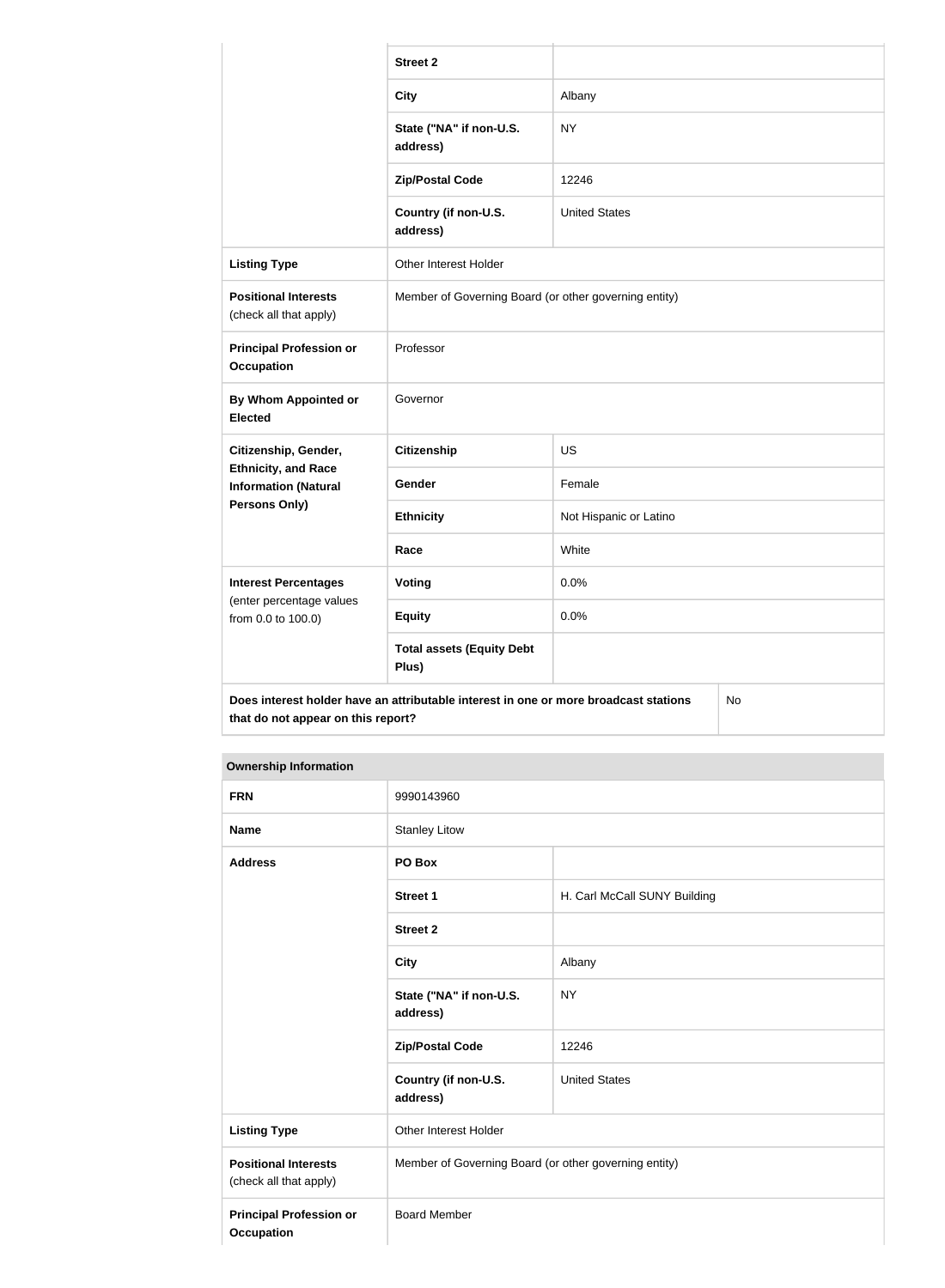| By Whom Appointed or<br><b>Elected</b>                                                                    | Governor                                  |                        |  |
|-----------------------------------------------------------------------------------------------------------|-------------------------------------------|------------------------|--|
| Citizenship, Gender,<br><b>Ethnicity, and Race</b><br><b>Information (Natural</b><br><b>Persons Only)</b> | <b>Citizenship</b>                        | <b>US</b>              |  |
|                                                                                                           | Gender                                    | Male                   |  |
|                                                                                                           | <b>Ethnicity</b>                          | Not Hispanic or Latino |  |
|                                                                                                           | Race                                      | White                  |  |
| <b>Interest Percentages</b><br>(enter percentage values<br>from 0.0 to 100.0)                             | Voting                                    | 0.0%                   |  |
|                                                                                                           | <b>Equity</b>                             | 0.0%                   |  |
|                                                                                                           | <b>Total assets (Equity Debt</b><br>Plus) |                        |  |
| Does interest holder have an attributable interest in one or more broadcast stations<br><b>No</b>         |                                           |                        |  |

| <b>Ownership Information</b>                                               |                                                       |                              |  |
|----------------------------------------------------------------------------|-------------------------------------------------------|------------------------------|--|
| <b>FRN</b>                                                                 | 9990143962                                            |                              |  |
| <b>Name</b>                                                                | <b>Bradley Hershenson</b>                             |                              |  |
| <b>Address</b>                                                             | PO Box                                                |                              |  |
|                                                                            | <b>Street 1</b>                                       | H. Carl McCall SUNY Building |  |
|                                                                            | <b>Street 2</b>                                       |                              |  |
|                                                                            | <b>City</b>                                           | Albany                       |  |
|                                                                            | State ("NA" if non-U.S.<br>address)                   | <b>NY</b>                    |  |
|                                                                            | <b>Zip/Postal Code</b>                                | 12246                        |  |
|                                                                            | Country (if non-U.S.<br>address)                      | <b>United States</b>         |  |
| <b>Listing Type</b>                                                        | Other Interest Holder                                 |                              |  |
| <b>Positional Interests</b><br>(check all that apply)                      | Member of Governing Board (or other governing entity) |                              |  |
| <b>Principal Profession or</b><br><b>Occupation</b>                        | Student                                               |                              |  |
| <b>By Whom Appointed or</b><br><b>Elected</b>                              | <b>SUNY Student Assembly</b>                          |                              |  |
| Citizenship, Gender,                                                       | <b>Citizenship</b>                                    | <b>US</b>                    |  |
| <b>Ethnicity, and Race</b><br><b>Information (Natural</b><br>Persons Only) | Gender                                                | Male                         |  |
|                                                                            | <b>Ethnicity</b>                                      | Not Hispanic or Latino       |  |
|                                                                            | Race                                                  | White                        |  |
| <b>Interest Percentages</b>                                                | <b>Voting</b>                                         | 0.0%                         |  |
| (enter percentage values<br>from 0.0 to 100.0)                             | <b>Equity</b>                                         | 0.0%                         |  |
|                                                                            | <b>Total assets (Equity Debt</b><br>Plus)             |                              |  |

**that do not appear on this report?**

**Does interest holder have an attributable interest in one or more broadcast stations** No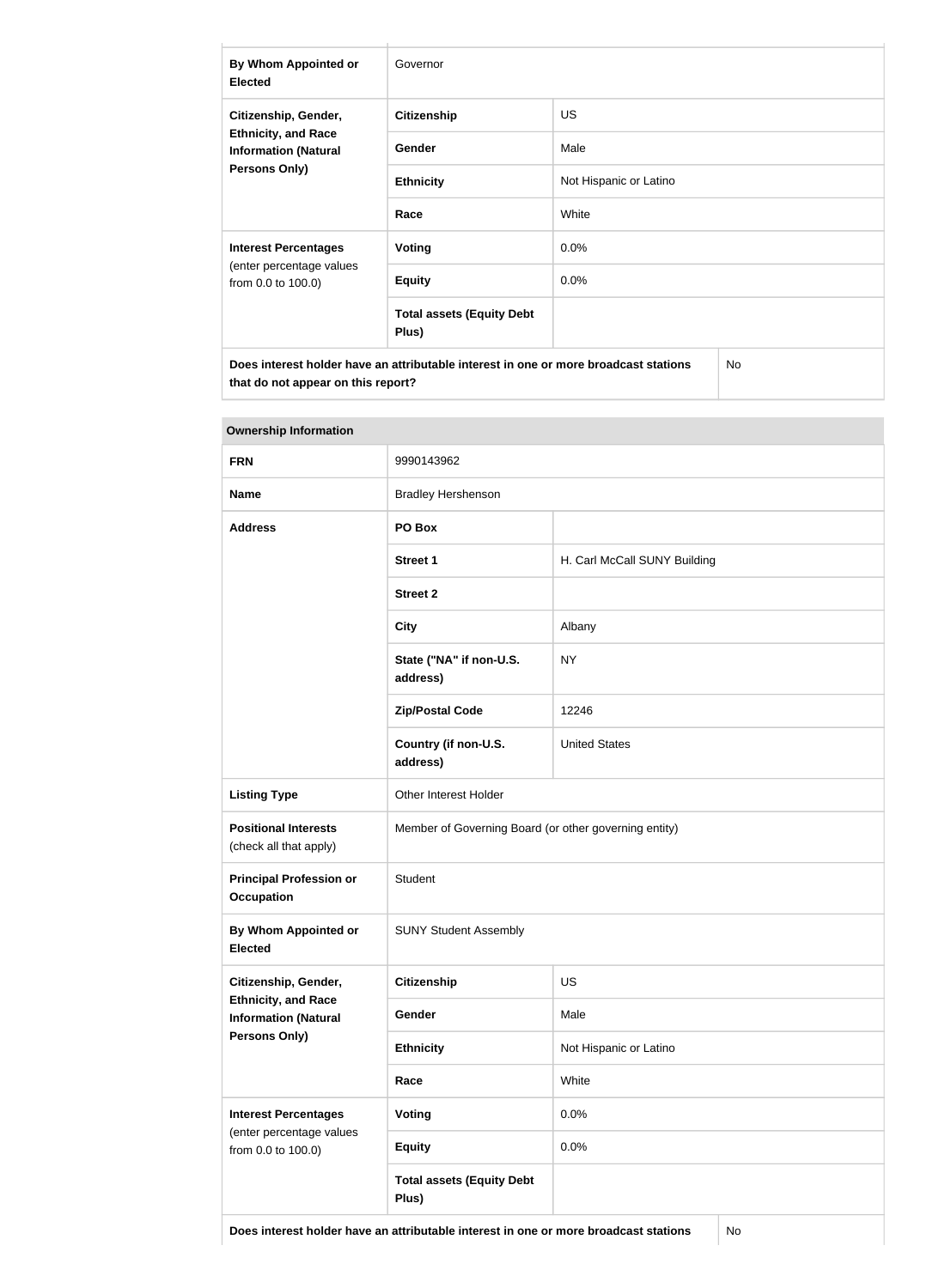| <b>Ownership Information</b>                              |                                                                                      |                              |    |
|-----------------------------------------------------------|--------------------------------------------------------------------------------------|------------------------------|----|
| <b>FRN</b>                                                | 9990143963                                                                           |                              |    |
| <b>Name</b>                                               | Keith Landa                                                                          |                              |    |
| <b>Address</b>                                            | PO Box                                                                               |                              |    |
|                                                           | <b>Street 1</b>                                                                      | H. Carl McCall SUNY Building |    |
|                                                           | <b>Street 2</b>                                                                      |                              |    |
|                                                           | <b>City</b>                                                                          | Albany                       |    |
|                                                           | State ("NA" if non-U.S.<br>address)                                                  | <b>NY</b>                    |    |
|                                                           | <b>Zip/Postal Code</b>                                                               | 12246                        |    |
|                                                           | Country (if non-U.S.<br>address)                                                     | <b>United States</b>         |    |
| <b>Listing Type</b>                                       | Other Interest Holder                                                                |                              |    |
| <b>Positional Interests</b><br>(check all that apply)     | Member of Governing Board (or other governing entity)                                |                              |    |
| <b>Principal Profession or</b><br><b>Occupation</b>       | Professor                                                                            |                              |    |
| By Whom Appointed or<br><b>Elected</b>                    | <b>University Faculty Senate</b>                                                     |                              |    |
| Citizenship, Gender,                                      | <b>Citizenship</b>                                                                   | <b>US</b>                    |    |
| <b>Ethnicity, and Race</b><br><b>Information (Natural</b> | Gender                                                                               | Male                         |    |
| <b>Persons Only)</b>                                      | <b>Ethnicity</b>                                                                     | Not Hispanic or Latino       |    |
|                                                           | Race                                                                                 | White                        |    |
| <b>Interest Percentages</b><br>(enter percentage values   | <b>Voting</b>                                                                        | 0.0%                         |    |
| from 0.0 to 100.0)                                        | <b>Equity</b>                                                                        | 0.0%                         |    |
|                                                           | <b>Total assets (Equity Debt</b><br>Plus)                                            |                              |    |
| that do not appear on this report?                        | Does interest holder have an attributable interest in one or more broadcast stations |                              | No |

| . .            |                                     |                              |
|----------------|-------------------------------------|------------------------------|
| <b>FRN</b>     | 9990143964                          |                              |
| <b>Name</b>    | James F. Haddon                     |                              |
| <b>Address</b> | PO Box                              |                              |
|                | <b>Street 1</b>                     | H. Carl McCall SUNY Building |
|                | <b>Street 2</b>                     |                              |
|                | <b>City</b>                         | Albany                       |
|                | State ("NA" if non-U.S.<br>address) | <b>NY</b>                    |
|                |                                     |                              |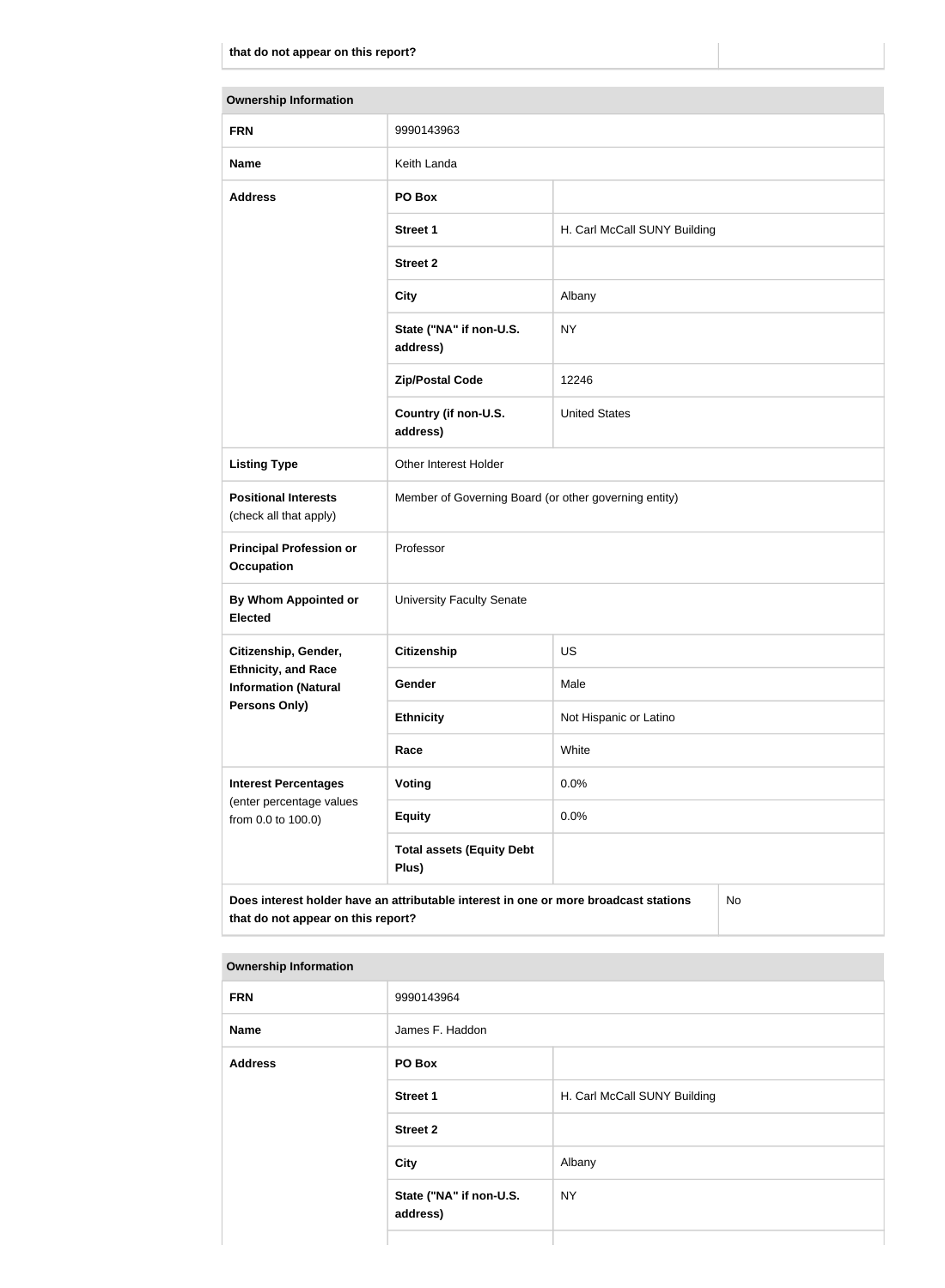|                                                                                                    | <b>Zip/Postal Code</b>                                | 12246                            |  |
|----------------------------------------------------------------------------------------------------|-------------------------------------------------------|----------------------------------|--|
|                                                                                                    | Country (if non-U.S.<br>address)                      | <b>United States</b>             |  |
| <b>Listing Type</b>                                                                                | Other Interest Holder                                 |                                  |  |
| <b>Positional Interests</b><br>(check all that apply)                                              | Member of Governing Board (or other governing entity) |                                  |  |
| <b>Principal Profession or</b><br><b>Occupation</b>                                                | Senior Managing Director                              |                                  |  |
| By Whom Appointed or<br><b>Elected</b>                                                             | Governor                                              |                                  |  |
| Citizenship, Gender,<br><b>Ethnicity, and Race</b><br><b>Information (Natural</b><br>Persons Only) | <b>Citizenship</b>                                    | <b>US</b>                        |  |
|                                                                                                    | <b>Gender</b>                                         | Male                             |  |
|                                                                                                    | <b>Ethnicity</b>                                      | Not Hispanic or Latino           |  |
|                                                                                                    | Race                                                  | <b>Black or African American</b> |  |
| <b>Interest Percentages</b><br>(enter percentage values<br>from 0.0 to 100.0)                      | <b>Voting</b>                                         | 0.0%                             |  |
|                                                                                                    | <b>Equity</b>                                         | 0.0%                             |  |
|                                                                                                    | <b>Total assets (Equity Debt</b><br>Plus)             |                                  |  |
| Does interest holder have an attributable interest in one or more broadcast stations<br>No         |                                                       |                                  |  |

**that do not appear on this report?**

| <b>Ownership Information</b>                              |                                                       |                              |  |
|-----------------------------------------------------------|-------------------------------------------------------|------------------------------|--|
| <b>FRN</b>                                                | 9990143965                                            |                              |  |
| <b>Name</b>                                               | Marcos A. Crespo                                      |                              |  |
| <b>Address</b>                                            | PO Box                                                |                              |  |
|                                                           | <b>Street 1</b>                                       | H. Carl McCall SUNY Building |  |
|                                                           | <b>Street 2</b>                                       |                              |  |
|                                                           | <b>City</b>                                           | Albany                       |  |
|                                                           | State ("NA" if non-U.S.<br>address)                   | <b>NY</b>                    |  |
|                                                           | <b>Zip/Postal Code</b>                                | 12246                        |  |
|                                                           | Country (if non-U.S.<br>address)                      | <b>United States</b>         |  |
| <b>Listing Type</b>                                       | Other Interest Holder                                 |                              |  |
| <b>Positional Interests</b><br>(check all that apply)     | Member of Governing Board (or other governing entity) |                              |  |
| <b>Principal Profession or</b><br><b>Occupation</b>       | SVP for Community Relations                           |                              |  |
| <b>By Whom Appointed or</b><br><b>Elected</b>             | Governor                                              |                              |  |
| Citizenship, Gender,                                      | Citizenship                                           | US                           |  |
| <b>Ethnicity, and Race</b><br><b>Information (Natural</b> | Gender                                                | Male                         |  |
|                                                           |                                                       |                              |  |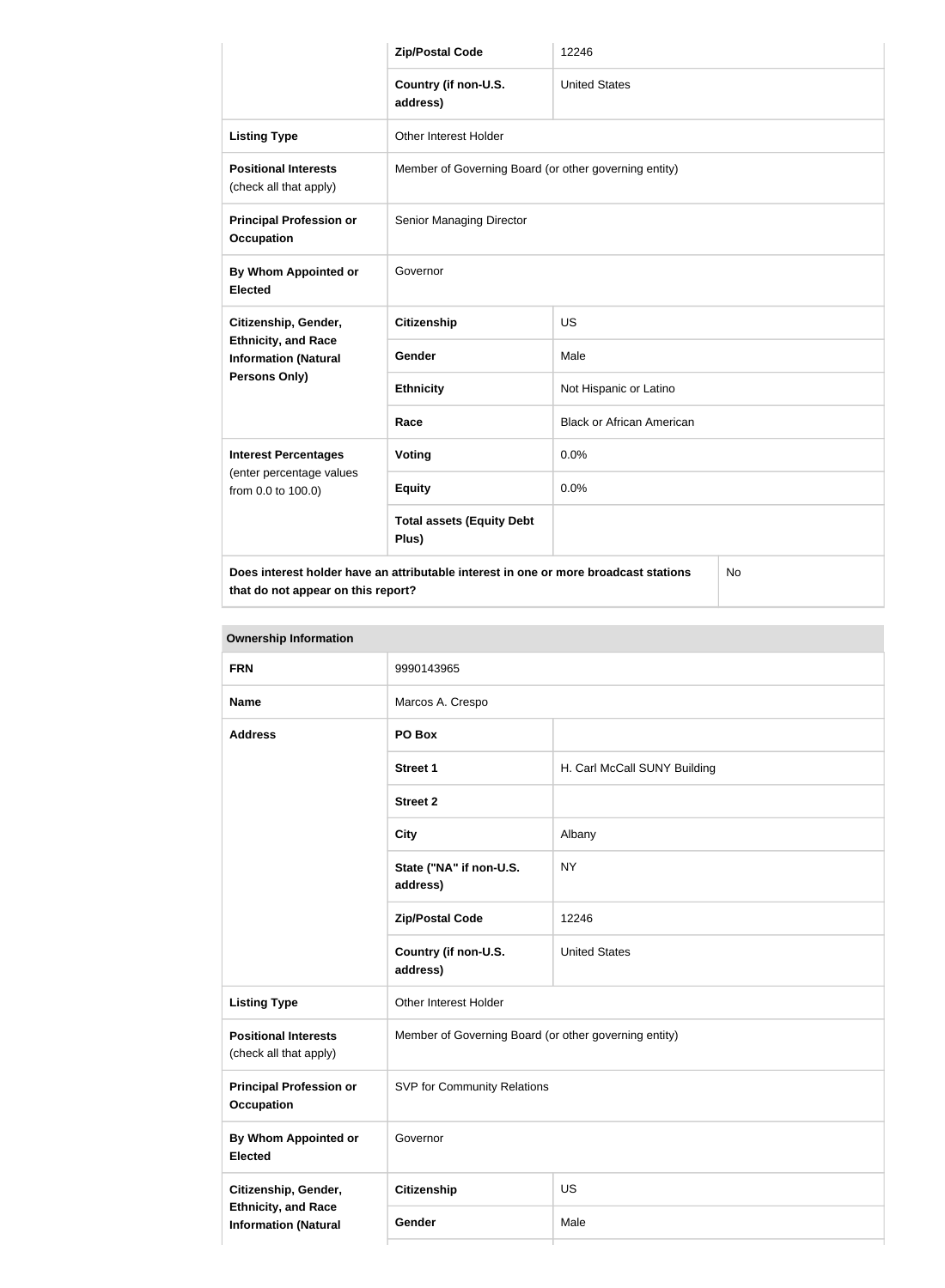| <b>Persons Only)</b>                                                                                                        | <b>Ethnicity</b>                                                                     | Hispanic or Latino                                                    |           |
|-----------------------------------------------------------------------------------------------------------------------------|--------------------------------------------------------------------------------------|-----------------------------------------------------------------------|-----------|
|                                                                                                                             | Race                                                                                 | American Indian or Alaska Native, Black or African<br>American, White |           |
| <b>Interest Percentages</b>                                                                                                 | Voting                                                                               | $0.0\%$                                                               |           |
| (enter percentage values<br>from 0.0 to 100.0)                                                                              | <b>Equity</b>                                                                        | $0.0\%$                                                               |           |
|                                                                                                                             | <b>Total assets (Equity Debt</b><br>Plus)                                            |                                                                       |           |
| $\mathbf{a}$ . The state of the state of the state $\mathbf{a}$ , $\mathbf{a}$ , $\mathbf{a}$ , $\mathbf{a}$ , $\mathbf{a}$ | Does interest holder have an attributable interest in one or more broadcast stations |                                                                       | <b>No</b> |

**that do not appear on this report?**

| <b>Ownership Information</b> |
|------------------------------|
|------------------------------|

| James Malatras<br><b>Name</b><br><b>Address</b><br>PO Box<br><b>Street 1</b><br>H. Carl McCall SUNY Building<br><b>Street 2</b><br><b>City</b><br>Albany<br>State ("NA" if non-U.S.<br><b>NY</b><br>address)<br><b>Zip/Postal Code</b><br>12246<br>Country (if non-U.S.<br><b>United States</b><br>address)<br><b>Listing Type</b><br>Other Interest Holder<br><b>Positional Interests</b><br>Officer<br>(check all that apply)<br><b>Principal Profession or</b><br>Chancellor<br><b>Occupation</b><br>By Whom Appointed or<br><b>SUNY Board of Trustees</b><br><b>Elected</b><br>US<br><b>Citizenship</b><br>Citizenship, Gender,<br><b>Ethnicity, and Race</b><br>Male<br>Gender<br><b>Information (Natural</b><br><b>Persons Only)</b><br>Not Hispanic or Latino<br><b>Ethnicity</b> | <b>FRN</b>               | 9990143967 |  |  |
|------------------------------------------------------------------------------------------------------------------------------------------------------------------------------------------------------------------------------------------------------------------------------------------------------------------------------------------------------------------------------------------------------------------------------------------------------------------------------------------------------------------------------------------------------------------------------------------------------------------------------------------------------------------------------------------------------------------------------------------------------------------------------------------|--------------------------|------------|--|--|
|                                                                                                                                                                                                                                                                                                                                                                                                                                                                                                                                                                                                                                                                                                                                                                                          |                          |            |  |  |
|                                                                                                                                                                                                                                                                                                                                                                                                                                                                                                                                                                                                                                                                                                                                                                                          |                          |            |  |  |
|                                                                                                                                                                                                                                                                                                                                                                                                                                                                                                                                                                                                                                                                                                                                                                                          |                          |            |  |  |
|                                                                                                                                                                                                                                                                                                                                                                                                                                                                                                                                                                                                                                                                                                                                                                                          |                          |            |  |  |
|                                                                                                                                                                                                                                                                                                                                                                                                                                                                                                                                                                                                                                                                                                                                                                                          |                          |            |  |  |
|                                                                                                                                                                                                                                                                                                                                                                                                                                                                                                                                                                                                                                                                                                                                                                                          |                          |            |  |  |
|                                                                                                                                                                                                                                                                                                                                                                                                                                                                                                                                                                                                                                                                                                                                                                                          |                          |            |  |  |
|                                                                                                                                                                                                                                                                                                                                                                                                                                                                                                                                                                                                                                                                                                                                                                                          |                          |            |  |  |
|                                                                                                                                                                                                                                                                                                                                                                                                                                                                                                                                                                                                                                                                                                                                                                                          |                          |            |  |  |
|                                                                                                                                                                                                                                                                                                                                                                                                                                                                                                                                                                                                                                                                                                                                                                                          |                          |            |  |  |
|                                                                                                                                                                                                                                                                                                                                                                                                                                                                                                                                                                                                                                                                                                                                                                                          |                          |            |  |  |
|                                                                                                                                                                                                                                                                                                                                                                                                                                                                                                                                                                                                                                                                                                                                                                                          |                          |            |  |  |
|                                                                                                                                                                                                                                                                                                                                                                                                                                                                                                                                                                                                                                                                                                                                                                                          |                          |            |  |  |
|                                                                                                                                                                                                                                                                                                                                                                                                                                                                                                                                                                                                                                                                                                                                                                                          |                          |            |  |  |
|                                                                                                                                                                                                                                                                                                                                                                                                                                                                                                                                                                                                                                                                                                                                                                                          |                          |            |  |  |
| White<br>Race                                                                                                                                                                                                                                                                                                                                                                                                                                                                                                                                                                                                                                                                                                                                                                            |                          |            |  |  |
| 0.0%<br><b>Interest Percentages</b><br>Voting                                                                                                                                                                                                                                                                                                                                                                                                                                                                                                                                                                                                                                                                                                                                            |                          |            |  |  |
| 0.0%<br><b>Equity</b><br>from 0.0 to 100.0)                                                                                                                                                                                                                                                                                                                                                                                                                                                                                                                                                                                                                                                                                                                                              | (enter percentage values |            |  |  |
| <b>Total assets (Equity Debt</b><br>Plus)                                                                                                                                                                                                                                                                                                                                                                                                                                                                                                                                                                                                                                                                                                                                                |                          |            |  |  |
| Does interest holder have an attributable interest in one or more broadcast stations<br>No<br>that do not appear on this report?                                                                                                                                                                                                                                                                                                                                                                                                                                                                                                                                                                                                                                                         |                          |            |  |  |
| (b) Respondent certifies that any interests including equity financial or voting<br><b>Yes</b>                                                                                                                                                                                                                                                                                                                                                                                                                                                                                                                                                                                                                                                                                           |                          |            |  |  |

| (b) Respondent certifies that any interests, including equity, financial, or voting | Yes |
|-------------------------------------------------------------------------------------|-----|
| interests, not reported in this filing are non-attributable.                        |     |
| If "No." submit as an exhibit an explanation.                                       |     |